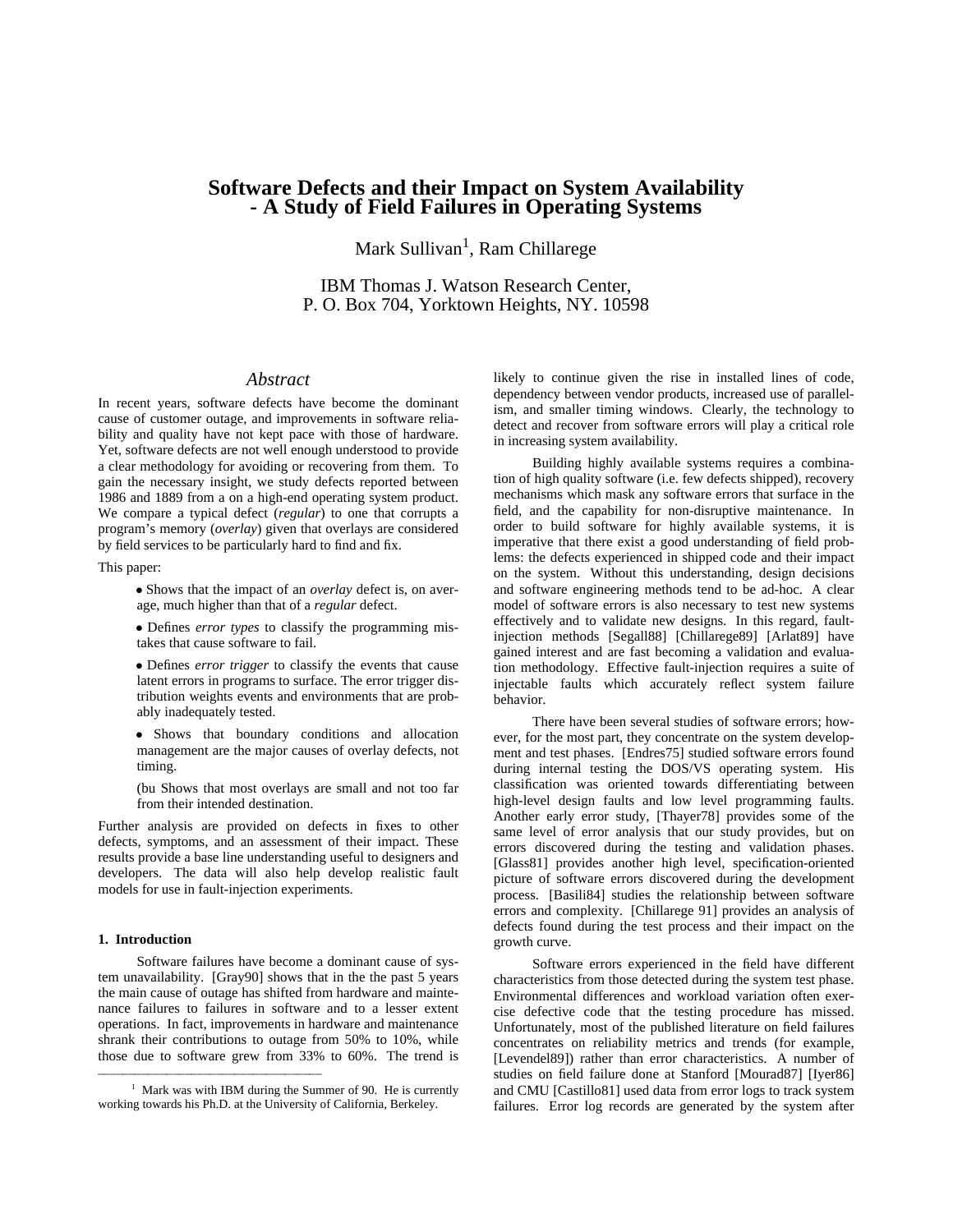programs fail with an abnormal end (ABEND) completion code. Although error logs accurately count failure frequency, they give little semantic information about the error that caused the failure.

Understanding software errors often requires a careful inspection of the environment of failure, the traps and dumps used, and the programming changes that were required to fix the defect. This paper uses data tracked by IBM field service on software errors reported against a high-end operating system product. The text of the error report provides the extra level of detail necessary for good fault characterization.

The study analyzes two groups of software errors, **Regular** and **Overlay**, providing comparisons when relevant. The Regular software error group represents the typical software error encountered in the field. The other group, Overlay errors, is composed of software errors that resulted in a storage overlay. IBM field service uses the term ''overlay'' to describe corruption of program memory. A network protocol module, for example, could accidentally overlay a process control block with the contents of a message buffer.

The decision to single out overlays came in part from the opinion of experienced field service and development personnel. It is commonly accepted by service personnel that overlays are the hardest software errors to find and fix. It is also believed that they have a significant impact on system availability. An additional reason to better quantify overlay error characteristics is that fault-injection experiments commonly use fault models based on overlay errors.

The study shows that Overlay defects have a higher impact on average than Regular defects. Both groups of defects have been categorized by their **error type** and **trigger event**. The error type provides insight on the programming mistakes that cause field failures. The trigger illustrates the situations in a customer environment that allow the latent errors to surface. We also analyze failure symptoms and **bug fix** errors -- errors in fixes of earlier errors. Distributions are provided for each error categorization.

Section 2 describes the defect database, the data, and sampling technique used. Also described are the categories used for error type and trigger. Section 3 contains the results and a discussion of the errors. Section 4 summarizes some of the key findings of the paper.

## **2. Software Error Data from RETAIN**

The data we use comes from an IBM internal field service database called REmote Technical Assistance Information Network (RETAIN). RETAIN serves as a central database for hardware problems, software problems, bug fixes, release information, etc. The database is available to IBM field service representatives world-wide.

Software error reports in IBM parlance are called Authorized Program Analysis Reports, or APARs for short. An APAR describes a software error recorded against a specific program product. The APAR report contains a few pages of text describing the symptoms of the problem, some context and environment information, and a description of the fix. In addition to the textual description there are fields that contain some standard attributes of the error. An error's impact on the

customer can be estimated from these standard attributes:

**Severity** is a number between one and four. A severity one error (the highest) corresponds to a system outage and considerable impact to the customer. Severity two, also signifies damage, however, a circumvention or temporary solution to the error was readily available. Three and four correspond to lesser damage and can range from annoyance to touch and feel type problems.

**HIPER** Highly pervasive (HIPER) errors are flagged by the team fixing the error. HIPER software errors are those considered likely to affect many customer sites -- not just the one that first discovered the error. Flagging a error as HIPER provides a message to branch offices to encourage their customers upgrade with this fix.

**IPL** errors destroy the operating system's recovery mechanism and require it to initiate an Initial Program Load (IPL) or ''reboot.'' An IPL is clearly a high impact event since it can cause an outage of at least 15 minutes. This metric is probably the most objective of the impact measurements since there is little room for data inaccuracy. While labeling a error HIPER or severity one is a judgement call, the occurrence of IPL is difficult to mistake.

This paper uses error data from a high-end operating system for the period 1985-1989, representing several thousand machine years. It includes errors in the base operating system as well as a number of products that tend to be bundled with it, but does not include any major sub-systems such as database managers. Since we are primarily interested in errors that affect availability we have restricted the study to only severity 1 and 2 errors.

Software defects are similar to design errors, in that once fixed, the do not show up again - unless the fix is in error too. An APAR represents a unique software defect that escaped the testing process. It may be found several months after the product is in use and may only be triggered by a specific customer environment. Thus, APARs are different from a classicial hardware component which when replaced has yet a finite probability of failure and therfore can be associated with a failure rate. Associating a failure rate with an APAR is not meaningful, for once fixed, they do not reappear. The only variant is when the fix is in error and causes another defect.

#### **2.1. Sampling from RETAIN**

Data from APARs contain both keyed fields and freeform text. The error type and trigger event are identified by reading the text and categorizing the APAR. In order to limit the time required to complete the study, we used sampling to reduce the number of APARS to be read and categorized.

To analyze Regular and Overlay software errors, we needed to construct a group of representative APARs for each. The population of Regular errors is the complete set (approximately 3000) of severity 1 or 2 errors from 1986-1989 for the operating systems studied; thus, the Regular APAR group was a random sample from this population. To identify Overlay errors from this population, we searched the text parts of the APAR for strings containg words such as ''overlay,''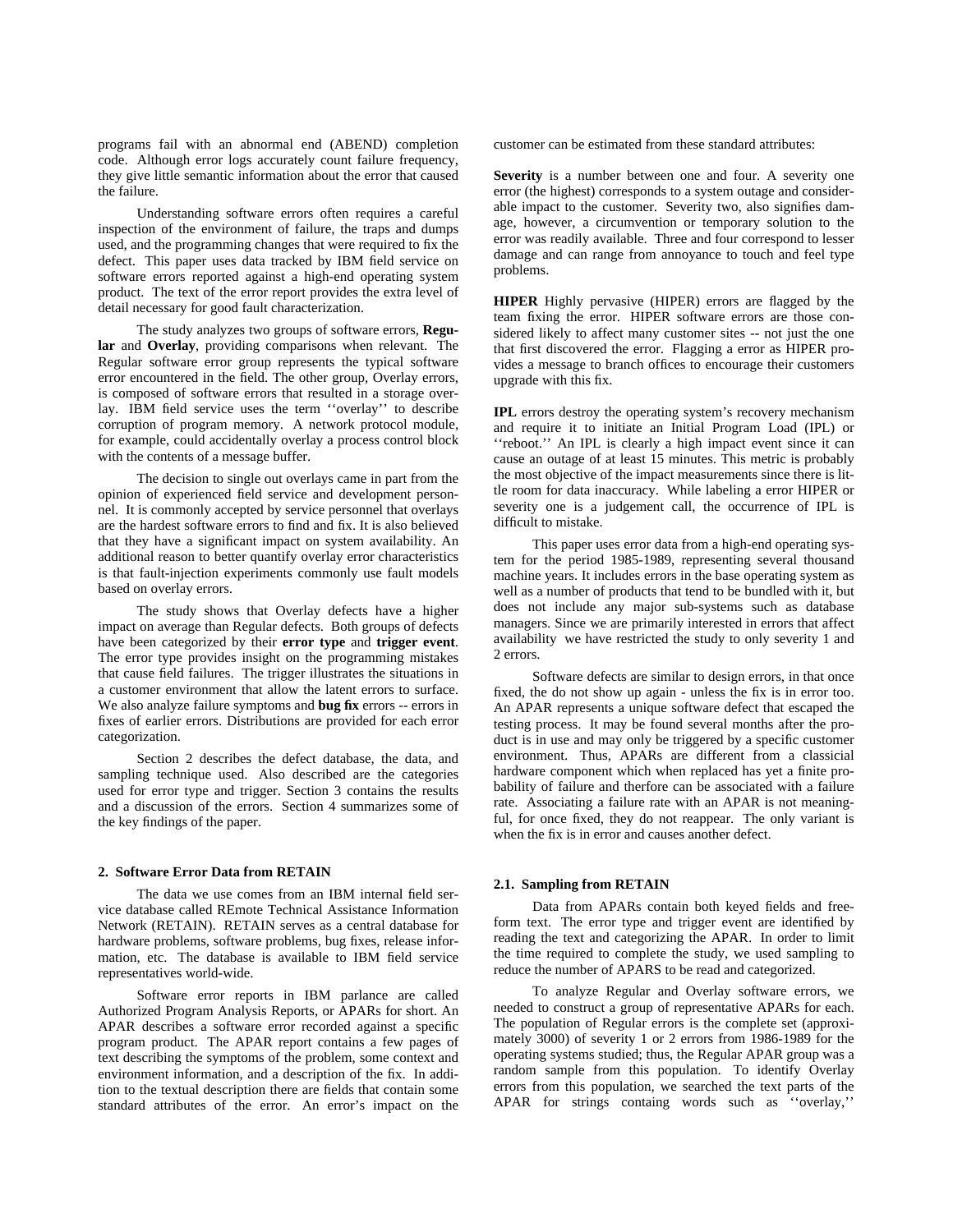''overwrote,'' etc. which are commonly used in descriptions of overlay errors. This search yielded APARs that potentially overlays, but further reading is necessary to weed out ones that are not.

One of the problems in straight random sampling over the population of all severity 1 and 2 errors is that the severity 2 errors far out number the severity 1 errors. Thus, in any sample, there would be too few severity 1 errors to be categorized - probably fewer than the number of categories. To overcome this problem, we pulled independent random samples from the population of severity 1 and 2. Each sample was large enough to allow the necessary categorization. We then combined the results from the severity 1 and 2 samples in the proportion they are represented in the population. We used boot-strapping [Efron86] to combine the samples rather than a simple weighted average. Boot-strapping has the advantage that when used to make confidence-interval estimates it does not depend on assumptions about the distribution of the parent population. In all, we classified 150 APARs in the Regular sample and 91 from the overlay sample. We estimate the proportion of the overlay errors to be between 15% and 25% of the severity 1 and 2 errors.

#### **2.2. Characterizing Software Defects**

There are many different ways to think about the cause of an error. Eventually, we chose the two described in the introduction as error type and error trigger. **Error type** is the low level programming mistake that led to the software failure. This classification had to describe the error well enough that it could serve as the basis for future fault injection experiments. The **error trigger** event classification was meant to give information about the environment providing insight to the testing process. When defective code survives the testing process and is released to customers, some aspect of the customer's execution environment must have caused the defective code to be executed. The trigger classification distinguishes several ways in which defective code could be executed at the customer site when the same defective code was never executed during testing.

To determine error and trigger classes, we made several passes through the sample looking for commonalities in the errors. The error classifications had to be orthogonal; each error report had to fit into only one class. The classification also had to have few enough classes so the confidence intervals on the data were acceptable. When classes were too small, we combined them into larger, more general classes.

#### **2.3. Error Types**

A few programming errors caused most of the overlays. These are:

**Allocation Management**: One module deallocates a region of memory before it has completely finished with it. After the region is reallocated, the original module continues to use it in its original capacity.

**Copying Overrun**: The program copies bytes past the end of a buffer.

**Pointer Management**: A variable containing the address of data was corrupted. Code using this corrupted address caused

the overlay.

**Register Reused**: In assembly language code, a register is reused without saving and restoring its original contents.

**Type Mismatch**: A field is added to a message format or a structure, but not all of the code using the structure is modified to reflect the change. Type mismatch errors could also occur when the meaning of a bit in a bit field is redefined.

**Uninitialized Pointer**: A variable containing the address of data is not initialized.

**Undefined State**: The system goes into a state that the designers had not anticipated. In overlay errors, the bad state caused the program to mistake the contents of a memory region. For example, the designer may have assumed that pages are always pinned in memory when a certain routine is called. If the routine is called on an unpinned page, memory corruption can occur. For the Overlay data set, most of these undefined state errors had to do with management of page tables.

**Unknown**: The error report described the effects of the overlay (the part of memory that was overlaid), but not adequately for us to classify the error.

The Regular sample containing both overlay and nonoverlay errors required a few additional error types:

**Data Error**: An arithmetic miscalculation or other error in the code makes it produce the wrong data.

**PTF Compilation**: Individual bug fixes are distributed together on a PTF (Program Temporary Fix) tape. Occasionally, a bug is repaired in one PTF but lost when the next one is compiled (a later bug fix is applied to an earlier version of the software).

**Sequence Error**: Messages were sent or received in an unexpected order. The system deferred an action, such as an acknowledgement message, but then forgot to execute the action.

**Statement Logic:** Statements were executed in the wrong order or were omitted. For example, a routine returns too early under some circumstances. Forgetting to check a routine's return code is also a statement logic error.

**Synchronization**: A error occurred in locking code or synchronization between threads of control.

**Unclassified**: We understood what the error was, but couldn't fit it into a category.

#### **2.4. Software Error Triggering Events**

This classification describes what allowed a latent error to surface in the customer environment. For every error in the sample, we determined the error's triggering event:

**Boundary Conditions**: Often software failures occur under limit conditions. Users can submit requests with unusual parameters (e.g. please process zero records). The hardware configuration may be unique (e.g. system is run with a faster disk than was available during testing). Workload or system configuration could be unique. (e.g too little memory for network message buffering).

**Bug Fixes**: An error was introduced when an earlier error was fixed. The fix could be an error that is triggered only in the customer environment, or the fix could uncover other latent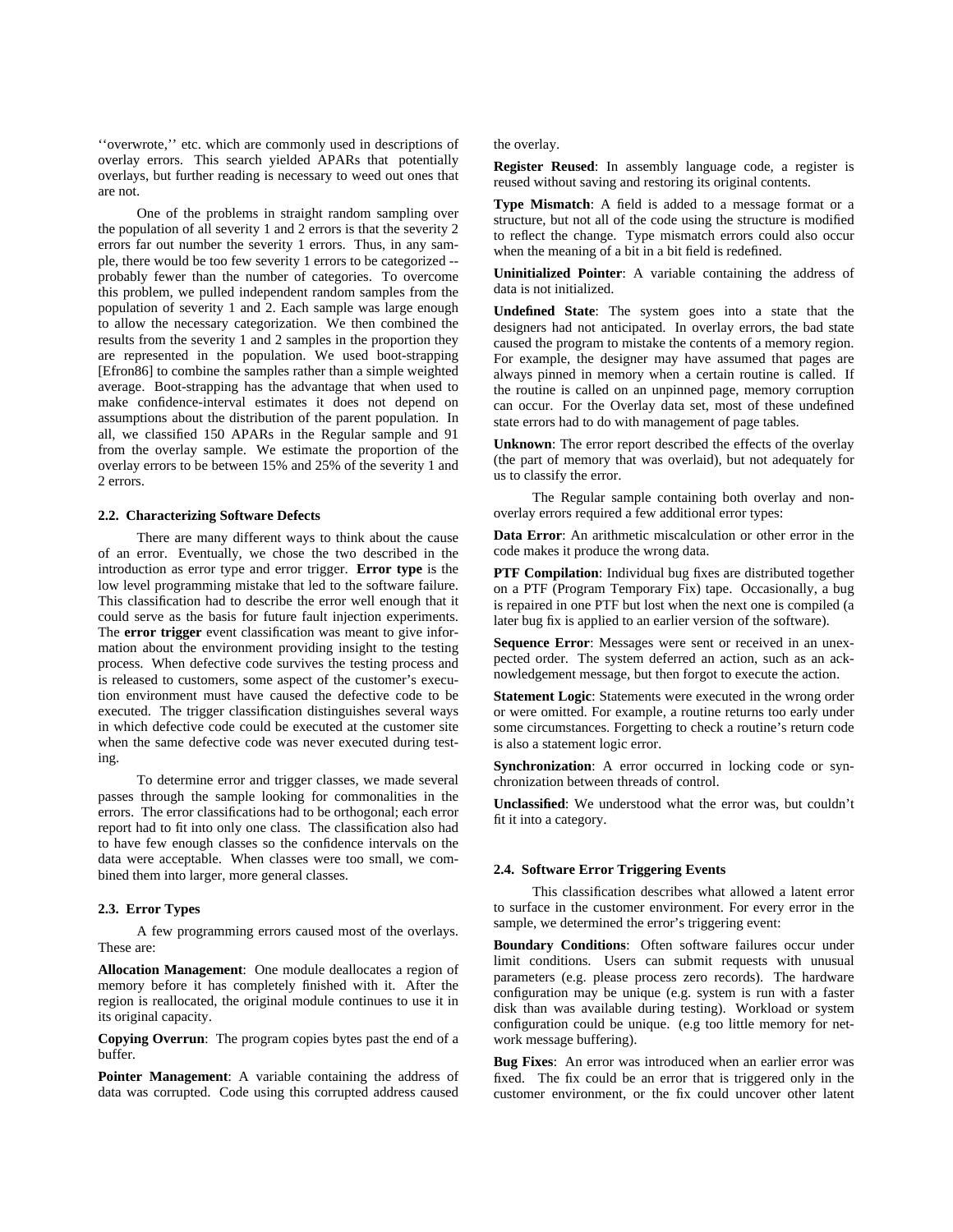bugs in related parts of the code.

**Client Code**: A few errors were caused by errors in application code running in protected mode.

**Recovery or Error Handling**: Recovery code is notoriously difficult to debug and difficult to test completely. When an error is discovered, the system runs a recovery routine to repair the error. The recovery code could have errors.

**Timing**: Timing triggers are an important special case of boundary conditions in which an unanticipated sequence of events directly causes an error. An error that only occurs when the operating system is interrupted at an inopportune moment would be a timing-triggered error.

**Unknown**: The triggering event could not be determined from the available data.

# **2.5. Symptom Codes**

When an APAR is opened a symtom code is entered into a field. This is often used by field personnel to search for other failures matching these symtpoms. Since this was a keyed field it did not require any classification effort. Failure symptoms fall into these classes:

**ABEND**: An abnormal program termination occurred. The currently running a application program fails and must be restarted.

**Addressing Error**: The operating system fails after trying to use a bad address. It should be noted that an addressing error, in this system, does not force a reboot as it does in most workstation operating systems.

**Endless Wait**: Processes wait for an event that will never occur.

**Incorrect Output**: The operating system produces incorrect output without detecting the failure.

**Loop**: The operating system goes into an infinite loop. IPL is required to restart the system.

**Message**: The operating system cannot perform the requested function but prints an error message on the screen and performs local recovery rather than ABENDing

# **3. Results**

The earlier sections described the data source, sampling technique, and categorization of defects. Here we present the results and discuss their significance.

#### **3.1. Impact of Overlay Errors**

No single metric is best for evaluating the customer impact of different of regular and overlay defects. However, a

| <b>Impact Metric</b> | Overlay Sample | Regular Sample |
|----------------------|----------------|----------------|
| IPL (reboot)         | 19.8           | 6.3            |
| <b>HIPER</b>         | 18.7           | 5.2            |
| $HIPER$ or $IPL$     | 30.8           | 10.8           |
| Severity 1           | 17 6           | 12.6           |

**Table 1. Error Impact: Overlay vs. Regular Sample**

l l

İ

collection of metrics provide different ways to compare the relative impact of the defect groups. Table 1 shows the percentage of APARs that caused IPLs, rated HIPER, or rated Severity 1. By each of these measures, overlay defects clearly have a higher impact than regular defects. This finding concurs with the perception of IBM's field service people.

In order to understand why overlay errors have high impact, let us first re-examine what an overlay defect is in greater detail. An *overlay* is called such because the postmortem of the failure reveals a part of the program storage was corrupted. For example, a network protocol module can overlay a control block with the contents of a message. After the overlay, there are potentially two failures: one due to the lost message and another due to corrupted information in the control block. Often the module using the corrupted data, rather than the one containing the original error, causes the system to fail. Thus, overlays, in addition to being hard to track down, also cause propagation of errors.

Recovery is usually set up to deal with problems that could be encountered during the execution of the module and some unexpected status conditions. The recovering subsystem usually tries to reinitialize itself and re-execute the failed operation. If retry fails, a higher level subsystem attempts to recover from the error. A propagated error resulting in the loss of key control information can often defeat the established recovery mechanisms, accounting for the higher IPL counts in the Overlay sample.

Overlays caused by the operating system are often within the operating system (as we will see shortly). It has also been shown through experiments [Chillarege 89, Chillarege 87] that such errors in the operating system can remain latent for a long time. Large latency provides greater opportunity for propagation, resulting in possibly multiple error conditions that are hard to recover from. It seems that change teams recognize this possibility which accounts for the higher HIPER counts.

#### **3.2. Characterizing Overlay Errors**

Table 2 shows the breakdown of overlay error types. Each row in the table represents one of the error types defined in sections 2.2.2. The columns are the fraction of all APARs, HIPER APARs, and IPL APARs caused by each type of error. Note that a defect may be counted both under HIPER and IPL.

|                        | Percent of |               |             |
|------------------------|------------|---------------|-------------|
| Defect Type            | all APARs  | <b>HIPERs</b> | <b>IPLs</b> |
| Allocation Mgmt.       | 19         | 31            | 17          |
| Copying Overrun        | 20         | 13            | 5           |
| Pointer Mgmt.          | 13         | 16            | 27          |
| <b>Register Reused</b> |            | 6             | 11          |
| Uninitialized Ptr.     | 5          | 12            |             |
| <b>Type Mismatch</b>   | 12.        | 10            |             |
| <b>Undefined State</b> |            |               | 17          |
| Unknown                | 13         |               |             |
| Synchronization        |            | 12            |             |

**Table 2. Overlay Sample Error Types**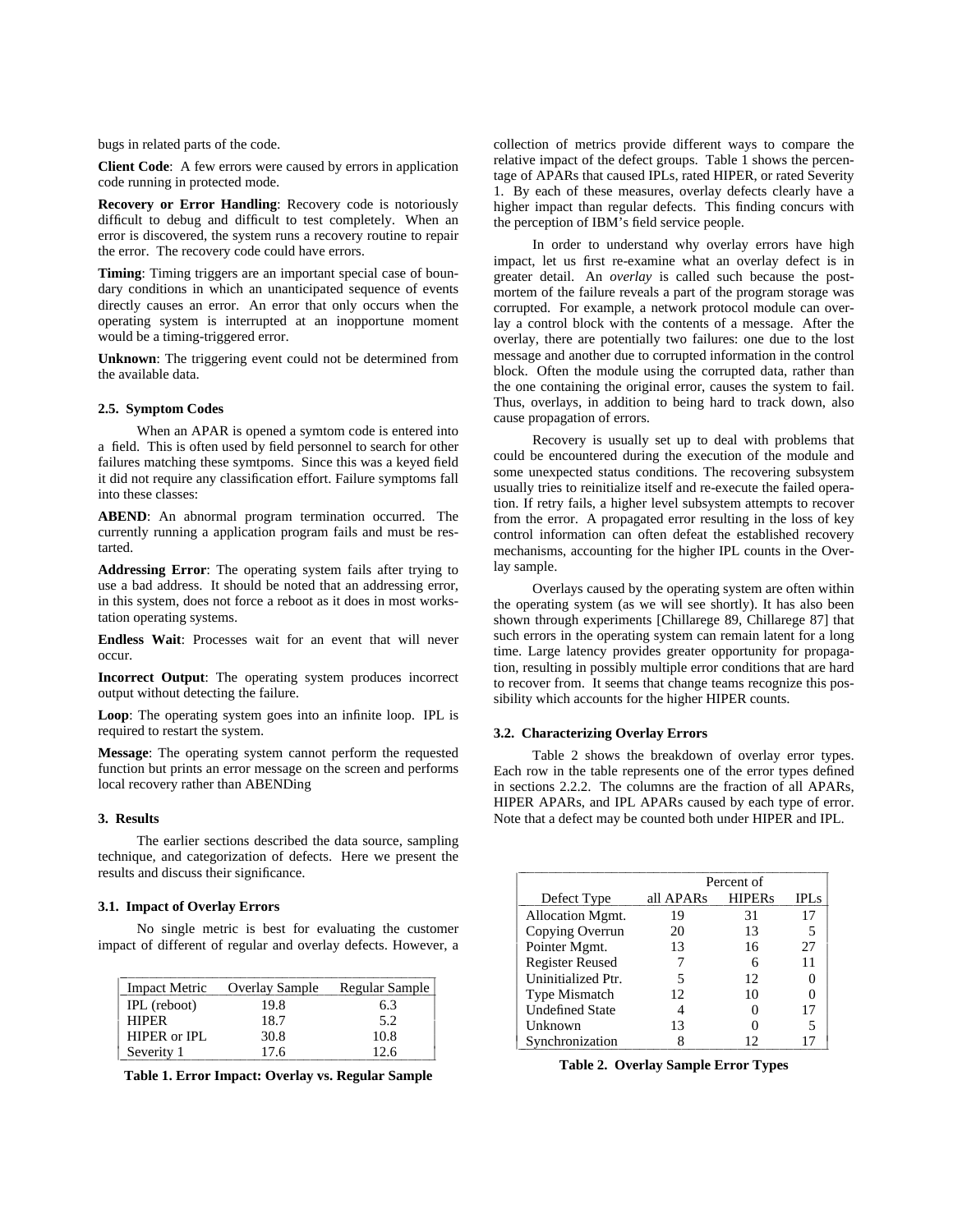The most common error types were memory allocation errors, copying overruns, and pointer management errors. Together, these three classes accounted for more than half of the total. The error types with the highest impact were memory allocation and pointer management errors, which together accounted for about half of the high impact errors.

An interesting result is that memory allocation errors were more likely than locking or synchronization errors to cause overlays in shared memory. For example, a process can request a software interrupt and then free a region of memory before the interrupt is scheduled. If the interrupt tries to use this freed memory, an overlay occurs. While the garbage collection did not work correctly, synchronization is correct; the interrupt is not scheduled while the original process is using the memory region. The most common synchronization errors occurred when interrupt handlers corrupted linked list data structures.

Mismanagement of address data (pointers) caused a significant fraction of errors and many of the high impact errors. It makes sense that a high proportion of operating system errors would affect addresses since much of what the operating system does is manipulate addresses. Also, corrupted pointer data structures are difficult to repair, making IPL necessary.

Although allocation management, pointer management and copying overrun have about the same number of error reports filed against them, copying overruns have low impact. Many of these errors appeared in the terminal I/O handling code or in code for displaying messages on the console. Copying overruns were often caused by overflows or underflows of the counter used to determine how many bytes to copy. Many others were "off-by-one" errors. In network-management code and terminal I/O handlers, buffers are processed slightly and passed from one routine to another. If the offset to the beginning of valid data or the count of valid bytes is corrupted, copying overruns occur. Most copying overruns involved only a few bytes. The few overruns which had high impact, however, caused massive corruption of memory.

The few overlay errors caused when the system went into an undefined state were fairly severe. For the most part, these errors occurred in page fault handling. When the page fault handler became confused about a process state, the process eventually corrupted so much of the system that no recovery was possible. The errors were often extremely complex. The reports usually listed a long chain of separate events and propagations that had to occur before the failure would occur.

Recovery system designers and fault-injection experimentors both need two pieces of information about overlays to develop fault models: the overlay's size and its distance from the correct destination address. Table 3 shows the average size of an overlay in bytes. Note that most overlays are small, nearly half are less than 100 bytes. Table 4 gives a rough

| Overlay Size        | Percent of Overlay APARS |
|---------------------|--------------------------|
| Less than 100 bytes | 48.4                     |
| 100 to 256 bytes    | 25.3                     |
| One or more pages   | 4.4                      |
| Unknown size        | 22.0                     |

**Table 3. Average Size of an Overlay**

''distance'' between the overlaid data and the area that should have been written. For example, a copying overrun error corrupts data immediately following the buffer that the operating system is supposed to be using, hence, has distance ''Following data structure.'' An example of the distance type ''Within data structure'' is a type mismatch error in which the operating system overlays a field of the same structure it intends to update.

Summarizing the size and distance tables, we find that most of the overlays are small with a vast majority of them close to their intended destination. Only about a fifth were ''wild stores'' that overwrite distant, unrelated areas of storage. This creates a challenge for fault-detection mechanisms and for recovery techniques. The smaller the granularity of overlays, the more expensive the protection mechanism, either hardware or software.

#### **3.3. Characterizing the Regular Sample**

The regular sample corresponds to defects that are representative of the typical defect in this product. Recall that the regular sample was drawn from all severity 1 and 2 defects. In all we classified 150 APARs. Table 5 summarizes the types of errors found in the regular sample. As in the table 2, each row represents one of the error types defined in sections 2.2.2 and 2.2.3. The first column shows the total percentage of APARs attributed to the error type. The second and third show the fraction of HIPERs and IPLs caused by the error type. Note that a defect may be counted both under HIPER and IPL.

The error type distribution for the Regular sample breaks errors down fairly evenly into twelve classes (plus a class for

| <b>Overlay Distance</b> | Percent of Overlay APARS |
|-------------------------|--------------------------|
| Following data struct   | 30.8                     |
| Anywhere in storage     | 18.7                     |
| Within data struct      | 26.4                     |
| Unknown                 | 242                      |

**Table 4. Distance Between Intended Write Address and Overlaid Address**

|                        | Percent of |               |             |
|------------------------|------------|---------------|-------------|
| Defect Type            | all APARs  | <b>HIPERs</b> | <b>IPLS</b> |
| Allocation Mgmt.       | 7          | 4             | 0           |
| Copying Overrun        |            |               |             |
| Pointer Mgmt.          | 9          |               |             |
| Uninitialized Ptr.     | 8          | 10            |             |
| Deadlock               | 5          |               | 58          |
| Data Error             | 6          | 5             | 3           |
| <b>PTF</b> Compilation | 8          |               |             |
| <b>Register Reused</b> | 3          |               | 3           |
| Sequence Error         | 5          |               |             |
| <b>Statement Logic</b> |            |               |             |
| Synchronization        |            |               | 22          |
| <b>Type Mismatch</b>   |            |               |             |
| <b>Undefined State</b> | 12         | 49            |             |
| Unknown                | 9          |               |             |
| Other                  | 10         | 9Δ            |             |

**Table 5. Regular Sample: Error Types**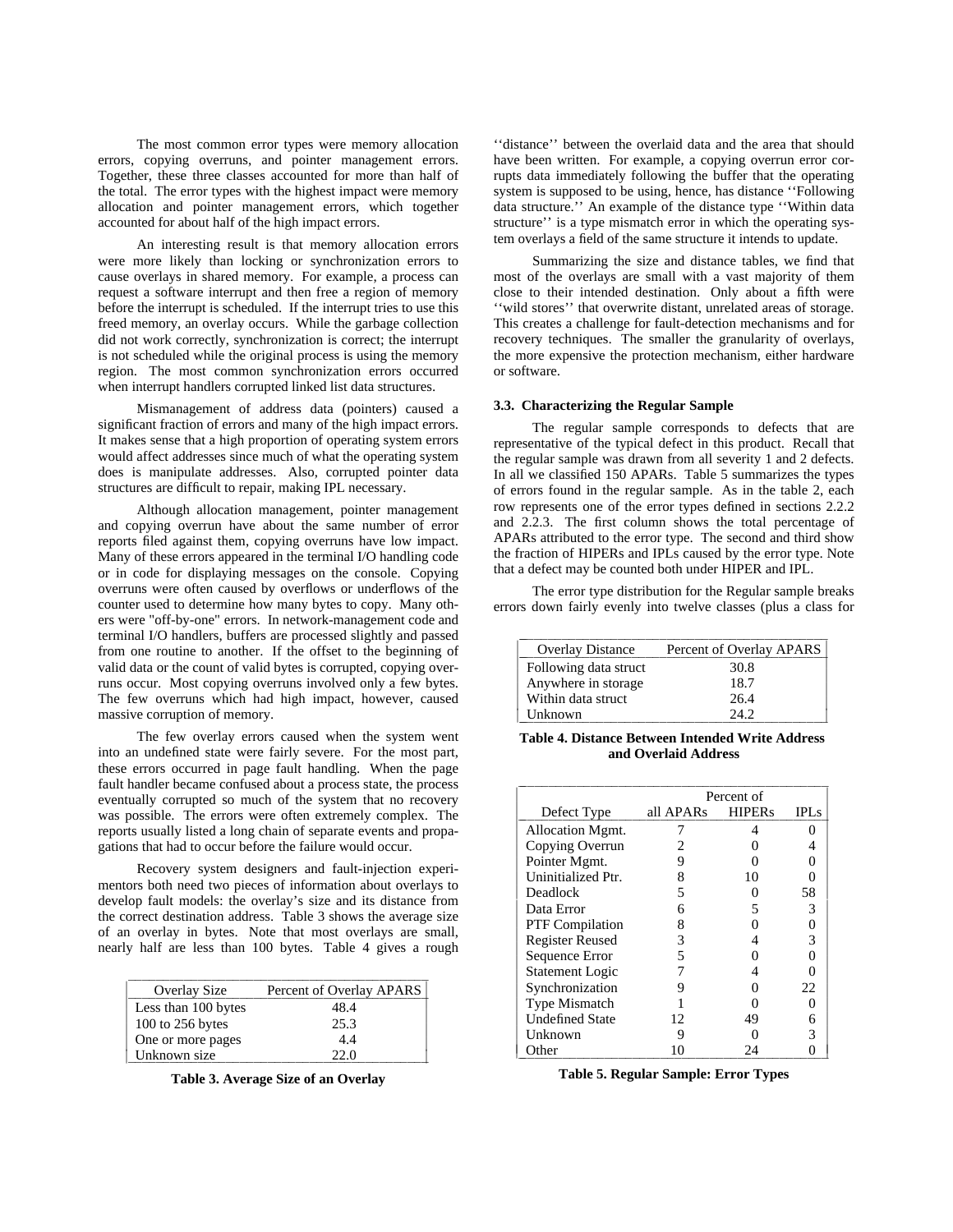Unknown error types and an Other class combining several unclassifiable errors). These twelve classes can be regrouped into three larger classes: overlay and overlay-like errors, concurrency-related errors, and administrative errors. Important error types from the overlay sample -- pointer management, copying overrun, pointer initialization, and memory allocation errors -- together make a fairly large sub-group (24 percent) of the regular sample. Many of these were not identified in the text as overlay errors, but were errors which probably involved overlays.

Many of the non-overlay errors were concurrencyrelated. Common errors include deadlocks 5 percent, sequence errors 5 percent (programmer assumes that external events will always occur in a certain order), undefined state 12 percent (programmer assumes an external event will never occur), and synchronization errors 8 percent. Among the non-overlay errors, another large class of errors are administrative. PTF compilation errors are mistakes made in the error fix distribution rather than errors in the code itself.

#### **3.4. Error Triggering Events**

This section characterizes the events that make latent errors surface in code that has passed through system test. A defect in the field can be found months after a product has been in use. When such latent defects do surface it is usually due to stress or environmental conditions that allow them to surface. Clearly, these conditions are not exercised during system test, or they would be detected earlier. The *trigger* is meant to capture the condition that causes defective code to be executed. The trigger, thus, provides insight into areas which additional system test effort could help decrease the defect exposure. Tables 5 and 6 show the breakdown of the regular and overlay samples by error trigger. This time, the rows represent errors attributable to each trigger type defined in section 2.2.4.

Conventional wisdom about software failures in the field is that most are caused by timing-related problems. Because it is impossible to test all possible interleavings of events before the software is released, failures might occur when an untested interleaving occurs after months or years in the field. Our data partially supports this hypothesis. Bad timing triggered 12 percent of the Overlay sample and 11 percent of the Regular sample APARs.

Recovery code is also difficult to test so one would expect many of the field failures to be triggered by recovery. In fact, recovery accounted for 21 percent of the Overlay sample's error triggers and the largest fraction (35/38 percent) of its high impact errors. Recovery seemed to be less important to the

|                | Percent of |               |             |
|----------------|------------|---------------|-------------|
| Trigger Event  | all APARs  | <b>HIPERs</b> | <b>IPLs</b> |
| Boundary Cond. | 24         | 22            | 23          |
| Bug Fix        | 20         | 24            | 5           |
| Recovery       | 21         | 35            | 38          |
| Timing         | 12         | 19            | 28          |
| Unknown        | 17         |               |             |
| Customer Code  |            |               |             |

**Table 6. Overlay Sample: Error Triggering Events**

|                      | Percent of |               |             |
|----------------------|------------|---------------|-------------|
| Defect Trigger       | all APARs  | <b>HIPERs</b> | <b>IPLs</b> |
| Boundary Cond.       | 34         | 56            |             |
| Bug Fix              | 16         | 31            | 3           |
| <b>Customer Code</b> | 2          |               |             |
| Recovery             | 13         | 5             | 31          |
| No Trigger           | 12         |               |             |
| Timing               | 11         |               | 59          |
| Unknown              | 13         |               |             |

**Table 7. Regular Sample: Error Triggering Events**

Regular sample -- accounting for roughly the same fraction as timing.

A surprising result in both samples is that boundary conditions accounted for the largest fraction of RETAIN's errors (34 percent) and a high percentage of its HIPER errors (56 percent). Among overlay errors, boundary conditions had much lower impact, but still accounted for a quarter of the errors studied. Boundary conditions are the type of error that one would expect testing to detect most easily. In fact, many unanticipated boundary conditions continue to arise after the software is released.

Code reuse can partially explain the high incidence of errors triggered by boundary conditions. Programmers often use the services provided by an old module rather than write new ones with slightly different functionality. Over time, some modules are used for things the original designer never considered. While this increases productivity, it also lessens the effectiveness of module-level testing. The tests run on the old module by the original programmer do not stress aspects of the module used by newer clients.

# **3.5. Errors Introduced During Bug Fixes**

Not every fix to a defect is perfect. Sometimes, the fixes themselves have defects, which in this paper are referred to as bug fix defects. Tables 8 and 9 show the impact of errors in bug fixes, for the overlay and regular samples respectively. For these charts, we removed all errors representing non-fix errors from the samples. The ones that remain have a much different error type distribution than the original sample.

For the Overlay sample, many errors in bug fixes were type mismatches. In these errors, a message format or data structure originally had one organization. The bug fix changed the organization, adding or changing the use of a field in the

|                        | Percent of |               |             |
|------------------------|------------|---------------|-------------|
| Defect Type            | all APARs  | <b>HIPERs</b> | <b>IPLs</b> |
| Allocation Mgmt.       | 12.        | 21            |             |
| Copying Overrun        | 17         | 22            |             |
| <b>Register Reused</b> | 17         | 19            | 100         |
| Synchronization        |            |               |             |
| <b>Type Mismatch</b>   | 31         | 17            |             |
| Uninitialized Ptr.     | 18         | 20            |             |

**Table 8. Overlay Sample: Bug Fix Error Types**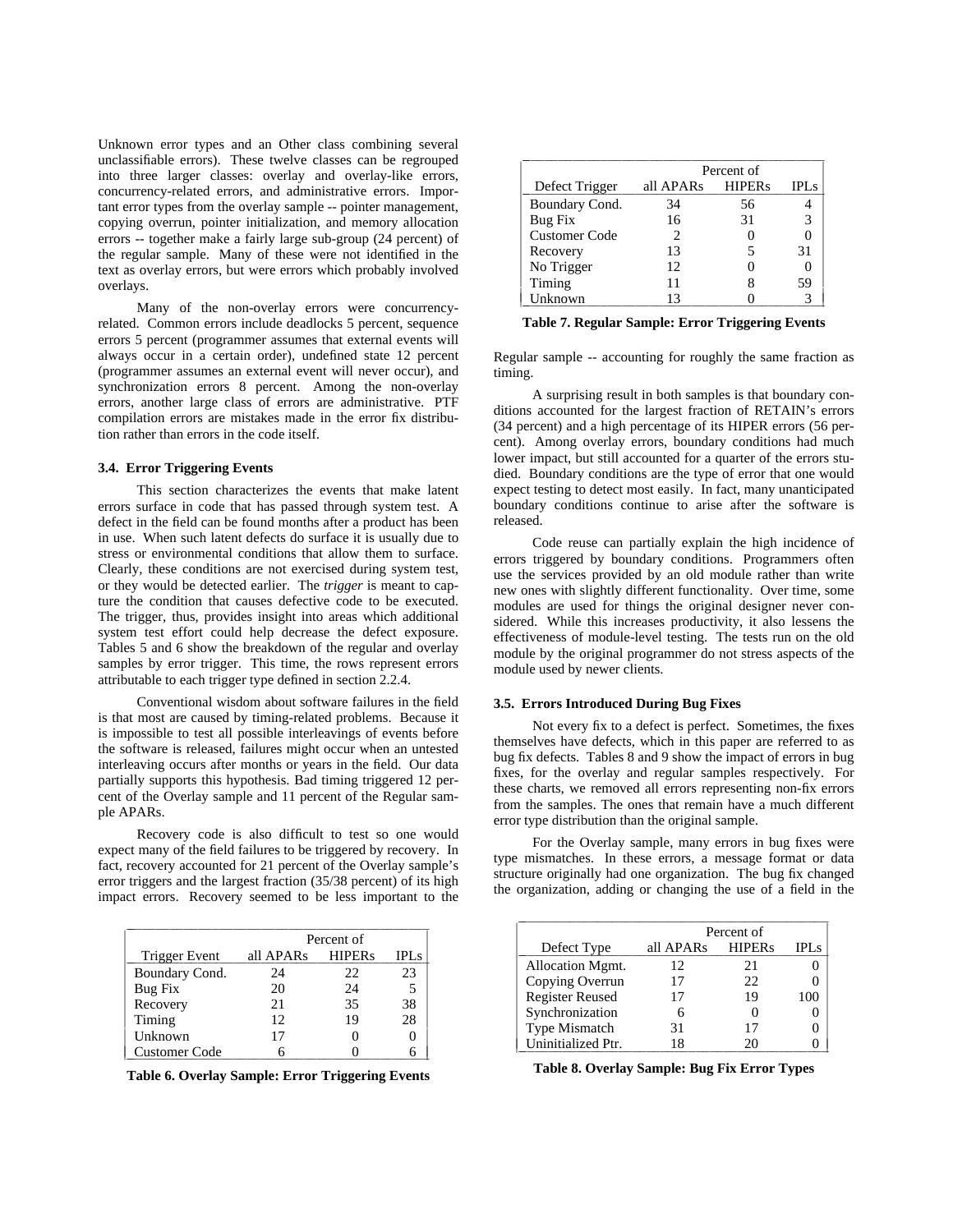message or structure. Later, execution of other modules turned up implicit assumptions about the message format or the data structures. For example, the programmer used an unused byte in a message header only to find after installation of the fix that another module assumed that this byte was zero under some circumstances. The Regular sample had few type mismatch errors of any kind.

Uninitialized Pointers and Register Reuse errors were also frequently caused by bad bug fixes. Some of these arose when the routine's parameters were changed without changing all of the code that called the routine. In both these cases, better tools for keeping track of cross references between routines would improve the failure rate of error repairs.

Overlay bug fixes have a fairly high HIPER rate, but are not a factor in many IPLs. There are several possible reasons for the high HIPER rate in bug fixes. One consideration is that many customers will not have installed the fix by the time the error is discovered. Flagging the second fix as HIPER will prevent other systems from ever exposing themselves to the error. Non-fix errors are probably already installed at most customer sites by the time they are discovered. If that is the case, HIPER may not be the best measure of bug fix impact. Using IPL as an impact measure, errors in bug fixes have low impact. In the Regular sample, bug fixes have little impact by either metric.

#### **3.6. Failure Symptoms**

When an APAR is opened, the symptom of the failure is recorded. Tables 10 and 11 summarize the symptoms of the

|                        |           | Percent of    |             |
|------------------------|-----------|---------------|-------------|
| Defect Type            | all APARs | <b>HIPERs</b> | <b>IPLS</b> |
| Allocation Mgmt.       | 5         | 12            |             |
| Copying Overrun        | 5         |               |             |
| Pointer Mgmt.          |           |               |             |
| Uninitialized Ptr.     |           |               |             |
| Data Error             |           | 13            | 100         |
| <b>PTF</b> Compilation | 21        |               |             |
| <b>Register Reused</b> | 11        |               |             |
| Sequence Error         | 5         |               |             |
| <b>Statement Logic</b> |           |               |             |
| Synchronization        |           |               |             |
| <b>Undefined State</b> | 11        | 74            |             |
| Unknown                |           |               |             |
| Other                  |           |               |             |

**Table 9. Regular Sample: Bug Fix Error Types**

|                         | Percent of |               |             |
|-------------------------|------------|---------------|-------------|
| <b>Failure Symptom</b>  | all APARs  | <b>HIPERs</b> | <b>IPLs</b> |
| <b>ABEND</b>            | 33         | 29            | 22          |
| <b>Address Error</b>    | 39         | 38            | 17          |
| <b>Incorrect Output</b> | 14         | 5             | 17          |
| Infinite Loop           |            | 18            | 22          |
| <b>Error Message</b>    |            |               |             |
| <b>Endless Wait</b>     |            |               | 22          |

**Table 10. Overlay Sample: Failure Symptoms**

failure that occurred when code containing errors was executed. An important observation from the symptom chart is that only 39 percent of overlay errors are detected as addressing violations. This suggests that the subsystem damaged by an overlay uses the corrupted data before failing, hence has an opportunity to propagate the error. The failing system does not always immediately take an address fault when it uses corrupted memory.

As expected, overlay errors are more likely to cause addressing faults than other errors. Non-overlay errors are more likely to cause the system to go into endless wait states. The common non-overlay error types -- synchronization, sequence error, and undefined state -- often appear in network and device protocols. The failures caused by these errors often cause processes to wait for events which never happen.

Non-overlay errors are also more likely to cause incorrect output than overlay errors. Incorrect output failures include jobs lost from the printer queue or garbage characters written into console messages. None of the errors we saw caused failures which corrupted user data.

### **4. Summary**

This paper uses five years of field data on software defects to develop a taxonomy of defects, providing insight into their behaviour and impact. The data comes from IBM's field service database called RETAIN. This paper focuses on those software defects reported against a specific (unnamed) high-end operating system product.

This study is performed in the backdrop of a computer industry faced with tremendous challenges in software reliability, quality, and availability. Recent studies have demonstrated that while, in the past five years hardware reliability has made tremendous improvements, software has not. Unless software reliability improves, it will limit the total reliability and availability possible in computer systems.

Software errors found in the field are fundamentally different from classical hardware errors. Like hardware design errors, once fixed, they will not reappear. It is important to understand the type of software errors that remain undiscovered after system test and the conditions in a customer environment that allow them to surface. We have chosen to call these attributes, the *error type* and the *trigger*, respectively. This paper provides distributions of both the error type and the trigger, and provides customer impact information for each of these attributes. The paper focuses on a particular type of defect called the *overlay* by field service personnel -- errors which corrupt

|                         | Percent of |               |             |
|-------------------------|------------|---------------|-------------|
| <b>Failure Symptom</b>  | all APARs  | <b>HIPERs</b> | <b>IPLs</b> |
| <b>ABEND</b>            | 21         |               | 3           |
| <b>Address Error</b>    | 21         |               | 14          |
| <b>Incorrect Output</b> | 27         | 53            |             |
| Infinite Loop           |            |               |             |
| <b>Error Message</b>    | 17         |               | 18          |
| <b>Endless Wait</b>     |            |               | 59          |

**Table 11. Regular Sample: Failure Symptoms**